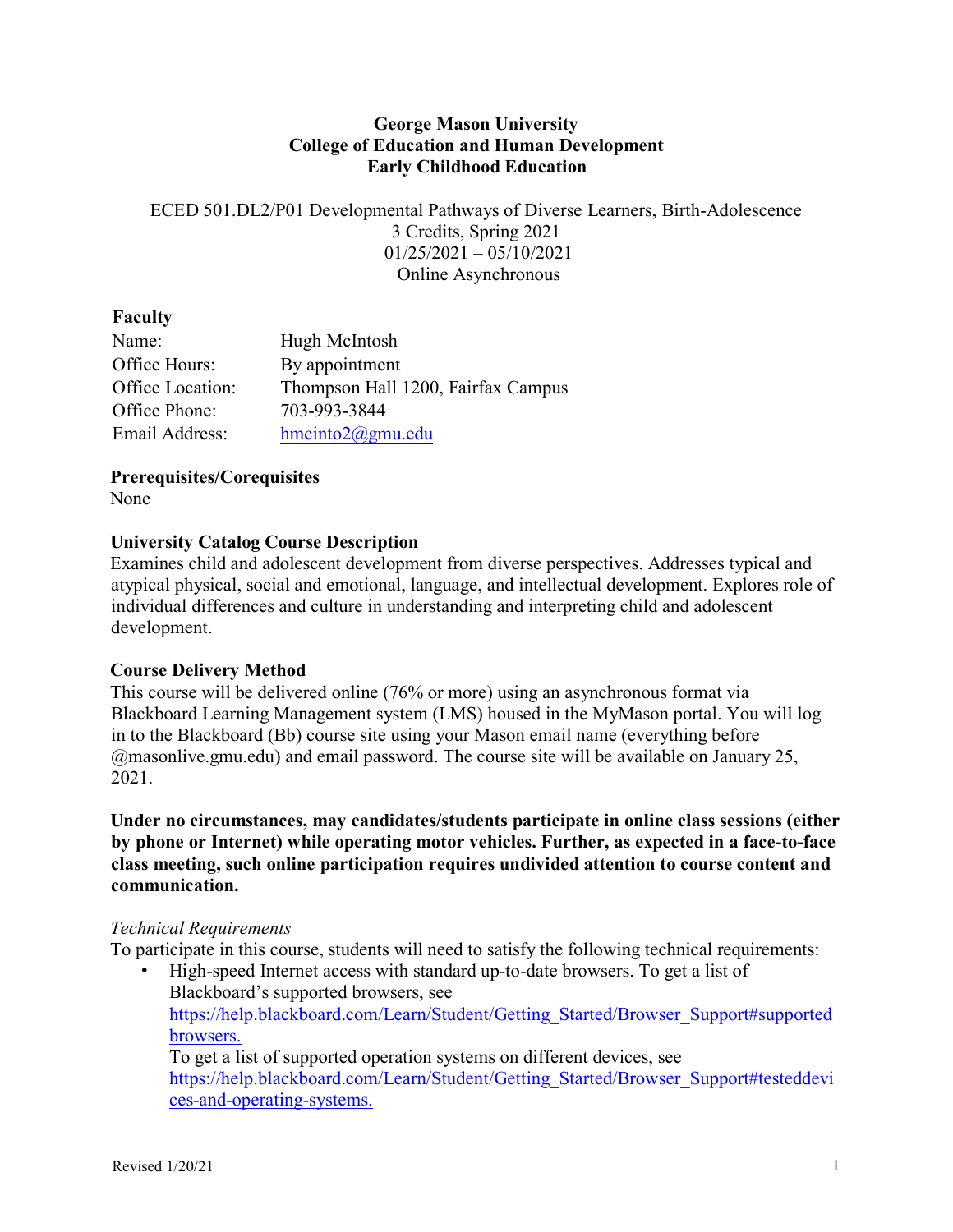- Students must maintain consistent and reliable access to their GMU email and Blackboard, as these are the official methods of communication for this course.
- Students will need a headset microphone for use with the Blackboard Collaborate web conferencing tool.
- Students may be asked to create logins and passwords on supplemental websites and/or to download trial software to their computer or tablet as part of course requirements.
- The following software plug-ins for PCs and Macs, respectively, are available for free download:
	- o Adobe Acrobat Reader: https://get.adobe.com/reader/
	- o Windows Media Player https://support.microsoft.com/enus/help/14209/getwindows-media-player
	- o Apple Quick Time Player: www.apple.com/quicktime/download/.

#### *Expectations*

- Course Week: Because asynchronous courses do not have a "fixed" meeting day, our week will start on Monday and finish on Sunday.
- Log-in Frequency: Students must actively check the course Blackboard site and their GMU email for communications from the instructor, class discussions, and/or access to course materials at least 4 times per week.
- Participation: Students are expected to actively engage in all course activities throughout the semester, which includes viewing all course materials, completing course activities and assignments, and participating in course discussions and group interactions.
- Technical Competence: Students are expected to demonstrate competence in the use of all course technology. Students who are struggling with technical components of the course are expected to seek assistance from the instructor and/or College or University technical services.
- Technical Issues: Students should anticipate some technical difficulties during the semester and should, therefore, budget their time accordingly. Late work will not be accepted based on individual technical issues.
- Workload: Please be aware that this course is **not** self-paced. Students are expected to meet *specific deadlines* and *due dates* listed in the **Class Schedule** section of this syllabus. It is the student's responsibility to keep track of the weekly course schedule of topics, readings, activities and assignments due.
- Instructor Support: Students may schedule a one-on-one meeting to discuss course requirements, content, or other course-related issues. Those unable to come to a Mason campus can meet with the instructor via telephone or web conference. Students should email the instructor to schedule a one-on-one session, including their preferred meeting method and suggested dates/times.
- Netiquette: The course environment is a collaborative space. Experience shows that even an innocent remark typed in the online environment can be misconstrued. Students must always re-read their responses carefully before posting them, so as others do not consider them as personal offenses. *Be positive in your approach with others and diplomatic in selecting your words*. Remember that you are not competing with classmates, but sharing information and learning from others. All faculty are similarly expected to be respectful in all communications.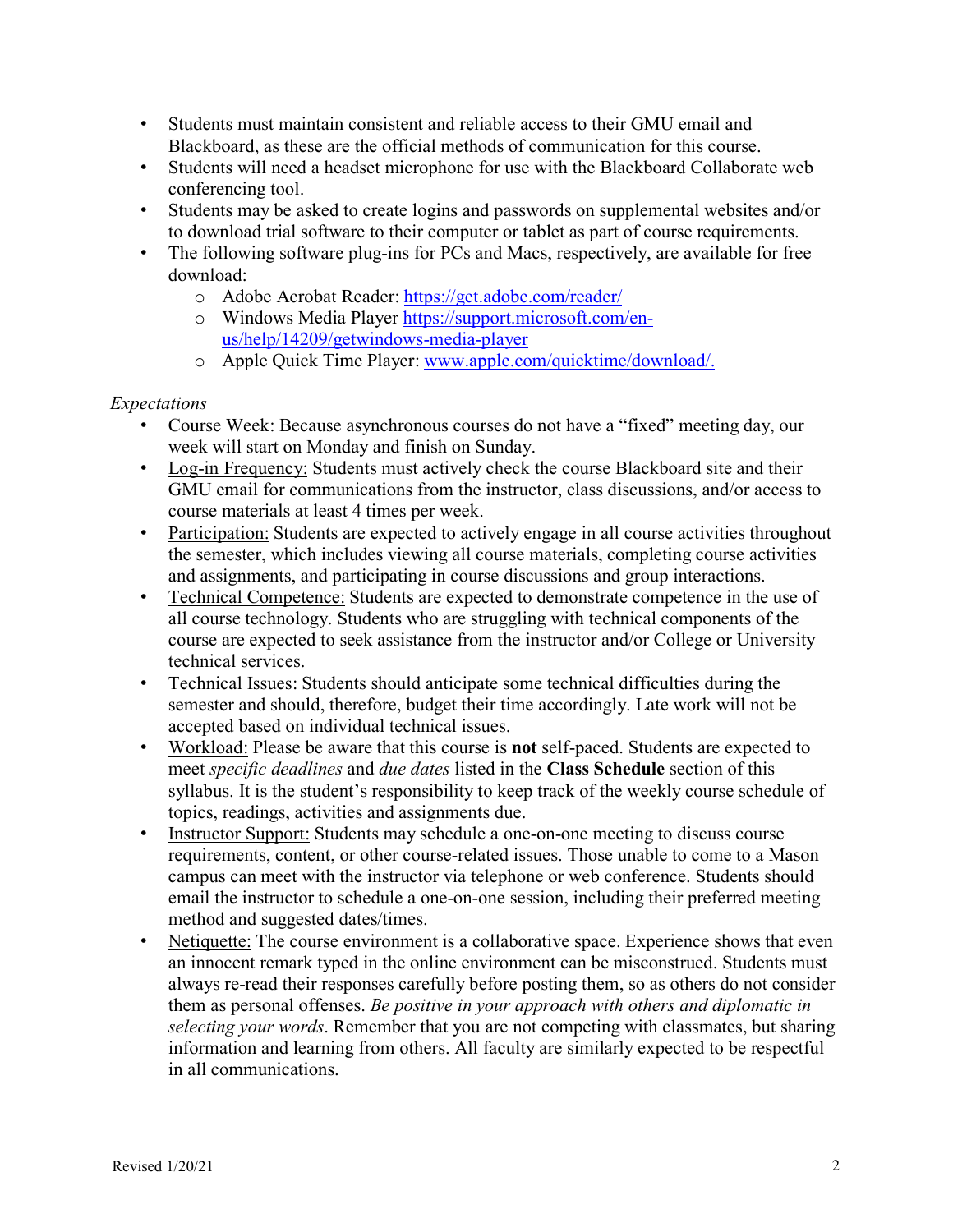• Accommodations: Online learners who require effective accommodations to ensure accessibility must be registered with George Mason University Disability Services.

### **Learner Outcomes or Objectives**

This course is designed to enable students to do the following:

- 1. Describe the physical, social, emotional, speech and language, and intellectual development of diverse learners from birth through adolescence and explain how to use these understandings to guide learning experiences and relate meaningfully to students.
- 2. Describe the major theories of development and critically examine the theories as they apply to the lives of culturally, linguistically, ability, and socioeconomically diverse children and their families, including children with economic, social, racial, ethnic, religious, physical, and intellectual differences.
- 3. Examine the transactional nature of overall development in the context of the family, community, socioeconomic status, and culture.
- 4. Identify environmental and biological/physical/medical at-risk factors that can contribute to possible developmental disabilities, developmental issues, and atypical development across the physical, social, emotional, speech and language, and intellectual domains.
- 5. Discuss the etiology of and use multiple criteria to identify developmental disorders, including attention deficit disorders, developmental disorders, and giftedness.
- 6. Identify typical developmental milestones of diverse children from birth through adolescence and their cultural and socioeconomic variations.
- 7. Observe and describe overall development in the physical, intellectual, speech and language, social, and emotional domains as it occurs in natural environments and through play.
- 8. Explain how research is currently documenting children's development across time.
- 9. Exhibit standards of professionalism, ethical standards, and personal integrity in interactions with classmates, the instructor, and others.
- 10. Use writing as an instructional and assessment tool to generate, gather, plan, organize, and to communicate for a variety of purposes; integrate correct written conventions (i.e., grammar, usage, mechanics, and spelling); and format using current APA style.

# **Professional Standards**

Virginia Professional Studies Competencies, Virginia Early Childhood Special Education Endorsement Competencies, Virginia Early/Primary Education PreK-3 (EPK3) Endorsement Competencies, Interstate Teacher Assessment and Support Consortium (InTASC) Standards, Council of Exceptional Children (CEC) and Division of Early Childhood (DEC) Standards, and National Association for the Education of Young Children (NAEYC) Standards

Upon completion of this course, students will have met the following professional standards:

# **Virginia Professional Studies Competencies**

Human Growth and Development (Birth Through Adolescence)

# **CEC Standard Elements**

*CEC 1.1 Beginning special education professionals understand how language, culture, and family background influence the learning of individuals with exceptionalities.*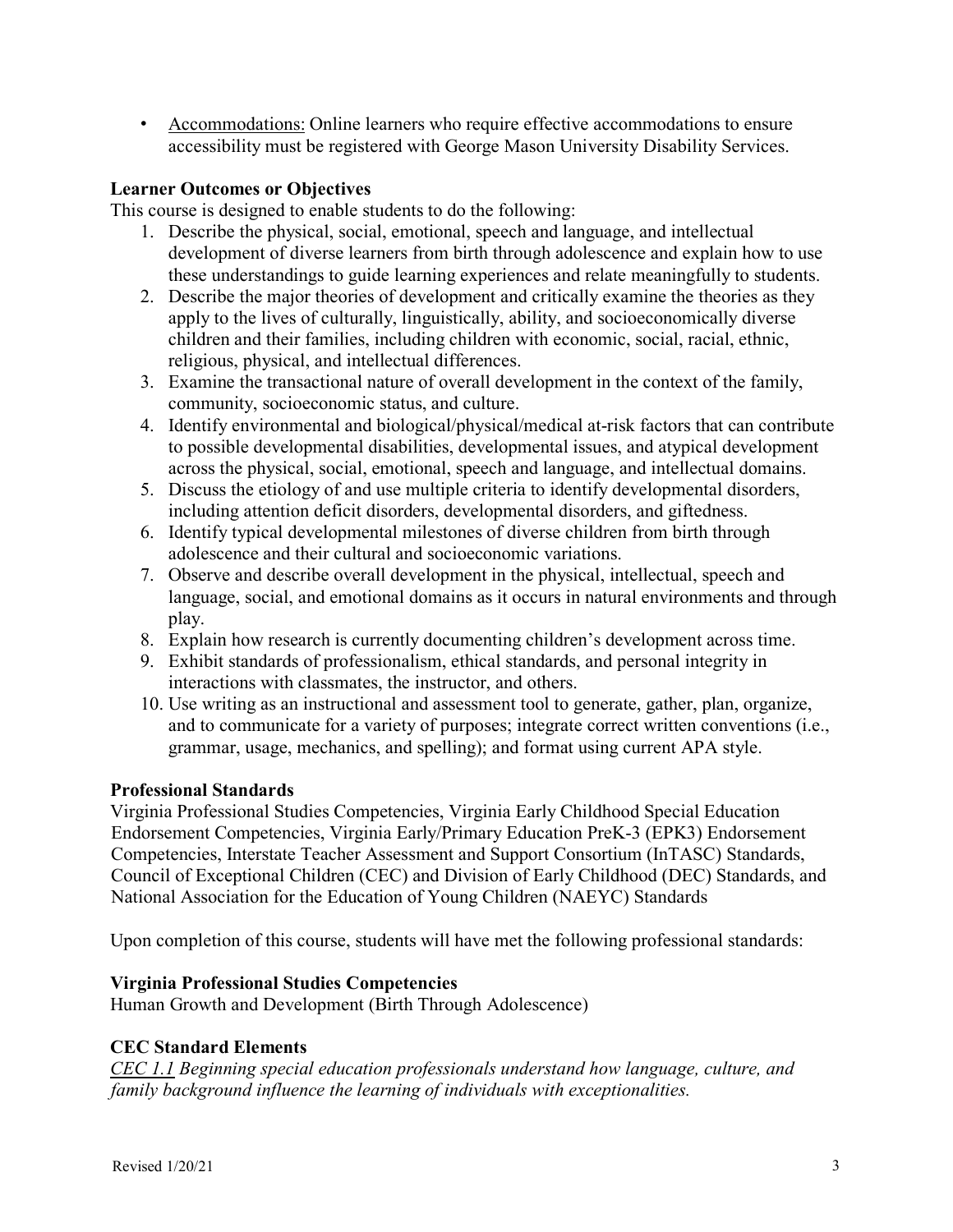*CEC 1.2 Beginning special education professionals use understanding of development and individual differences to respond to the needs of individuals with exceptionalities.* 

#### **NAEYC Standard Elements**

*NAEYC 1a Knowing and understanding young children's characteristics and needs. NAEYC 1b Knowing and understanding the multiple influences on development and learning.*

#### **Required Textbooks**

- American Psychological Association. (2020). *Publication manual of the American Psychological Association* (7th ed.). Washington, DC: Author. ISBN: 9781433832178
- Lightfoot, C., Cole, M., & Cole. S. (2018). *The development of children* (8th ed.). New York, NY: Worth. ISBN: 9781464178863

#### **Resource Articles**

- Bianco, F., Lombardi, E., Massaro, D., Castelli, I., Valle, A., Marchetti, A., & Lecce, S. (2019). Enhancing advanced theory of mind skills in primary school: A training study with 7-to 8-year-olds. *Infant and Child Development, 28*(6), 1-16. doi:10.1002/icd.2155
- Brink, K. A., Gray, K., & Wellman, H. M. (2019). Creepiness creeps in: Uncanny valley feelings are acquired in childhood. *Child Development, 90,* 1202-1214. doi:10.1111/cdev.12999
- Burns-Nader, S., Scofield, J., & Jones, C. (2019). The role of shape and specificity in young children's object substitution*. Infant and Child Development, 28*(2)*,* 1-18*.*  doi:10.1002/icd.2124
- Dillman, J., Gehb, G., Peterlein C., & Schwarzer, G. (2019). Joint visual attention and locomotor experience: A longitudinal study of infants with treated idiopathic clubfoot*. Infant and Child Development, 28*(2), 1-15. doi: 10.1002/icd.2118
- Forma, V., Anderson, D. I., Provasi, J., Soyez, E., Martial, M., Huet, V., Granjon, L., Goffinet, F., & Barbu-Roth, M. (2019). What does prone skateboarding in the newborn tell us about ontogeny of human locomotion? *Child Development, 90*, 1286-1302. doi:10.1111/cdev.13251
- Gámez, P. B., Griskell, H. L., Sobrevilla, Y. N., & Vazquez, M. (2019). Dual language and English-only learners' expressive and receptive language skills and exposure to peers' language. *Child Development, 90*, 471-479. doi:10.1111/cdev.13197
- Leach, J., Howe, N., & DeHart, G. (2019). "Let's make a place where giants live!": Children's communication during play with siblings and friends from early to middle childhood. *Infant and Child Development, 28*(6), 1-17. doi: 10.1002/icd.2156
- Li, Z., Liu, S., Hartman, S., & Belsky, J. (2018). Interactive effects of early-life income harshness and unpredictability on children's socioemotional and academic functioning in kindergarten and adolescence. *Developmental Psychology, 54*(11), 2101-2112. doi: 10.1037/dev0000601
- Liu, et al. (2019). The unique role of father-child numeracy activities in number competence of very young Chinese children. *Infant and Child Development, 28*(4), 1-16. doi: 10.1002/icd.2135
- McCoy, D. C., Jones, S., Roy, A., & Raver, C. C. (2018). Classifying trajectories of social– emotional difficulties through elementary school: Impacts of the Chicago School Readiness Project. *Developmental psychology*, *54*(4), 772.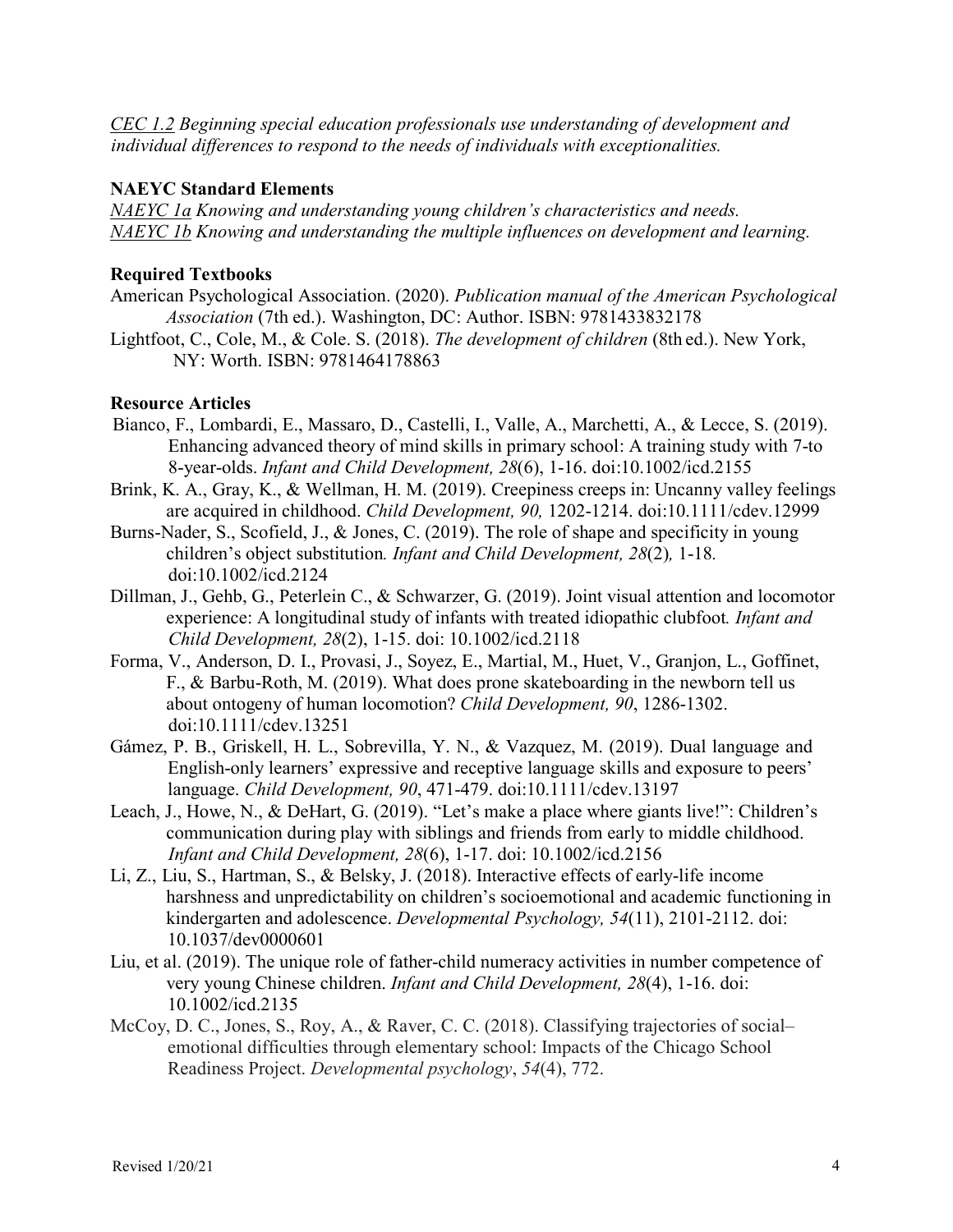- Moser, T., Reikerås, E., & Tønnessen, F. E. (2018). Development of motor-life-skills: variations in children at risk for motor difficulties from the toddler age to preschool age. *European Journal of Special Needs Education*, *33*(1), 118-133.
- Nelson, T. D., James, T. D., Hankey, M., Nelson, J. M., Lundahl, A., & Espy, K. A. (2017). Early executive control and risk for overweight and obesity in elementary school. *Child Neuropsychology*, *23*(8), 994-1002.
- Petrenko, A., Kanya, M., Rosinski, L., McKay, E. R., & Bridgett, D. J. (2019). Effects of infant negative affect and contextual factors on infant regulatory capacity: The moderating role of infant sex. *Infant and Child Development, 28(*6*),* 1-18. doi*:* 10.1002/icd.2157
- Ramírez-Esparza, N., García-Sierra, A., & Kuhl, P. K. (2017). The impact of early social interactions on later language development in Spanish–English bilingual infants. *Child development*, *88*(4), 1216-1234.
- Shuwairi, S. M. (2019). Haptic exploration of depicted and real objects by 9-month-old infants. *Infant and Child Development, 28*(2), 1-18. doi:10.1002/icd.2125
- St. John, A. M., & Tarullo, A. R. (2019). Neighbourhood chaos moderates the association of socioeconomic status and child executive functioning. *Infant and Child Development, 28*(6), 1-19. doi: 10.1002/icd.2153

See Class Schedule for selected Position Statements from the Division of Early Childhood Education (DEC) of the Council for Exceptional Children (CEC), the National Association for the Education of Young Children (NAEYC), and the National Association for Gifted Children (NACG).

This course also requires reading published journal articles on human development. Example journals include the following: *Early Education and Development*, *Child Development*, and *Human Development*. These and other journals are available on the Mason library website.

# **Course Performance Evaluation**

Students are expected to submit all assignments on time in the manner outlined by the instructor (e.g., Blackboard (Bb), Tk20/VIA, hard copy).

| <b>Assignments</b>                                    | <b>Due Date</b> | <b>Points</b> |
|-------------------------------------------------------|-----------------|---------------|
| Attendance and Participation                          |                 | 25            |
| Module activities, including apply/reflect essays and | Ongoing         |               |
| discussion board posts (see class schedule)           |                 |               |
| <b>Article Annotations</b>                            |                 | 15            |
| Article Annotation 1 – Infant/Toddler                 | Modules 4-5     |               |
| Article Annotation 2 – Preschool/Early Childhood      | Modules 7-8     |               |
| Article Annotation 3 – Middle Childhood               | Modules 12-13   |               |
| *Check Class Schedule for Specific Dates              |                 |               |
| <b>Developmental Milestones</b>                       |                 | 30            |
| Infant/Toddler                                        | 3/7             | 10            |
| Preschool/Early Childhood                             | 3/28            | 10            |
| Early Elementary/Middle Childhood                     | 5/2             | 10            |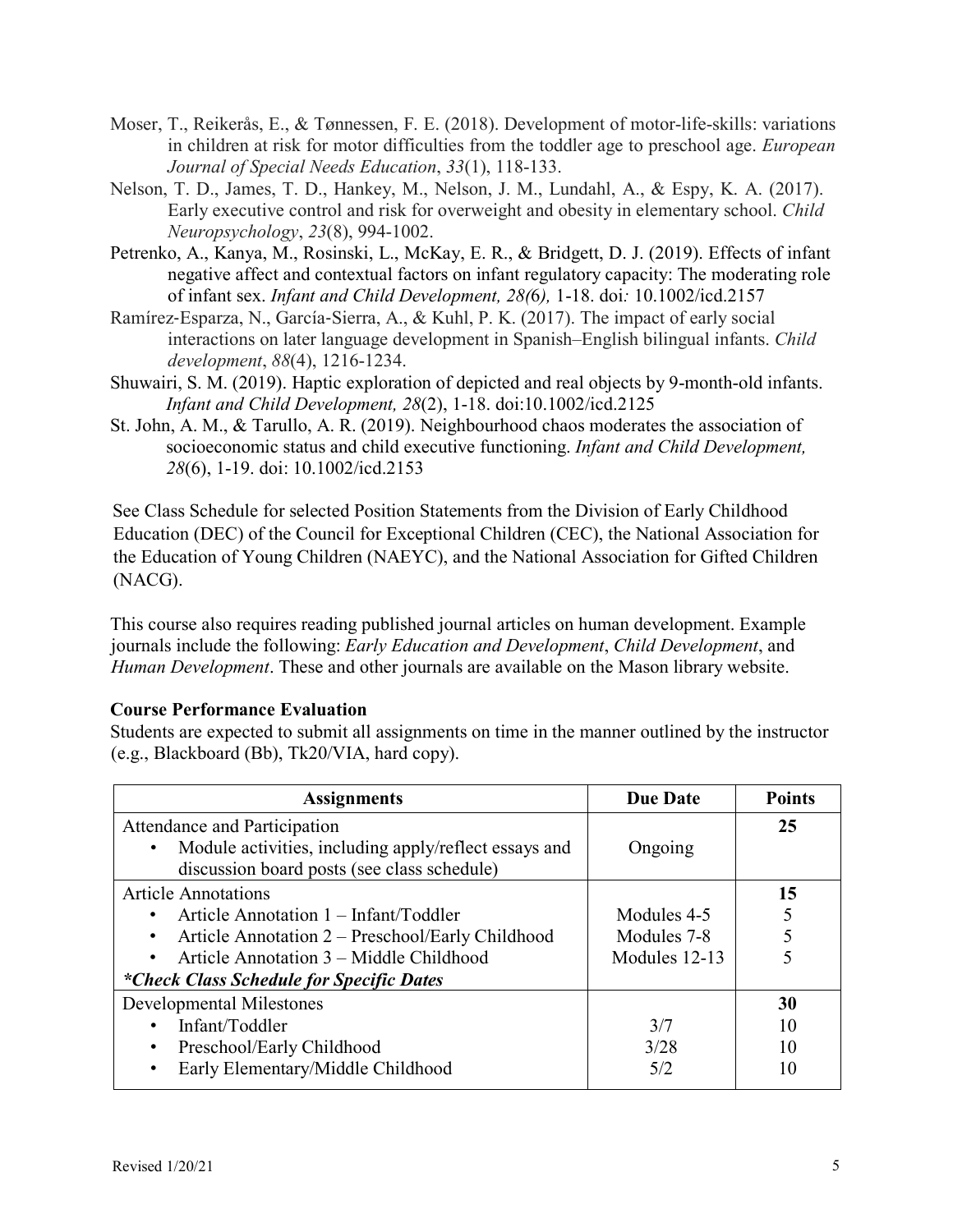| Multiple Influences on Young Children's Development Paper                                                                         | 4/18        |     |
|-----------------------------------------------------------------------------------------------------------------------------------|-------------|-----|
| Development of Gifted Students Assignment and<br><b>Adolescent Development Assignment</b>                                         | 3/28<br>5/2 |     |
| Case Study Analysis – Infant/Toddler, Preschool, or Early<br>Elementary                                                           | 5/7         | 15  |
| <b>Upload Compiled Multiple Influences on Young</b><br><b>Children's Development Paper and Case Study Analysis</b><br>to Tk20/VIA | 5/7         |     |
| <b>TOTAL</b>                                                                                                                      |             | 100 |

#### • **Assignments and/or Examinations**

#### **Article Annotations (15 points, 5 points each)**

Students will explain how research is currently documenting children's development across time. Students will read and annotate three articles. The articles reviewed and prepared for presentation will be provided to students by the course instructor. Annotations will include a brief discussion of the primary research question(s), participants, methods, findings, and conclusions. Students will use the annotation template to document essential elements of the research article and present their annotation to a small discussion group. They will upload their annotation to Blackboard by 11:59 on the first day (Monday) of the appropriate module week. Students will be assigned to a discussion group of 4-5 members. Students will post on their group's discussion board a short reflection that includes at least one meaningful question/ comment about each of the annotations being presented (except their own). Collectively, the presentations and discussions will extend students' understandings of how research is currently documenting children's development across time.

| Infant                         | <b>Toddler/Preschool</b>           | <b>Early Elementary</b>      |
|--------------------------------|------------------------------------|------------------------------|
| Physical – Dillman et al.      | Physical – Moser et al. $(2018)$   | Physical – Nelson et al.     |
| (2019)                         | Intellectual – Liu et al. $(2019)$ | (2017)                       |
| Physical – Forma et al.        | Intellectual – Burns-Nader et al.  | Intellectual – Bianco et al. |
| (2019)                         | (2019)                             | (2019).                      |
| Intellectual – Shuwairi et al. | Social-emotional – St. John et al. | Intellectual – Brink et al.  |
| (2019)                         | (2019)                             | (2019)                       |
| Social-Emotional – Petrenko    | Social-emotional – Li et al.       | Social-emotional – McCoy et  |
| et al. $(2019)$                | (2018)                             | al. $(2018)$                 |
| Linguistic – Ramirez-Esparza   | Linguistic – Leach et al.          | Linguistic – Gámez et al.    |
| et al. $(2017)$                | (2019)                             | (2019)                       |

# **Developmental Milestones (30 points, 10 points each)**

Students will prepare a milestone reference document for a 6-month-old child (infant/toddler), a 3-year-old child (preschool/early childhood), and an 8-year-old child (early elementary/middle childhood). Students will identify the major milestones for each of the following domains: physical, social and emotional, speech and language acquisition, and intellectual/cognitive development. Students will identify developmental progressions using typical age-level ranges.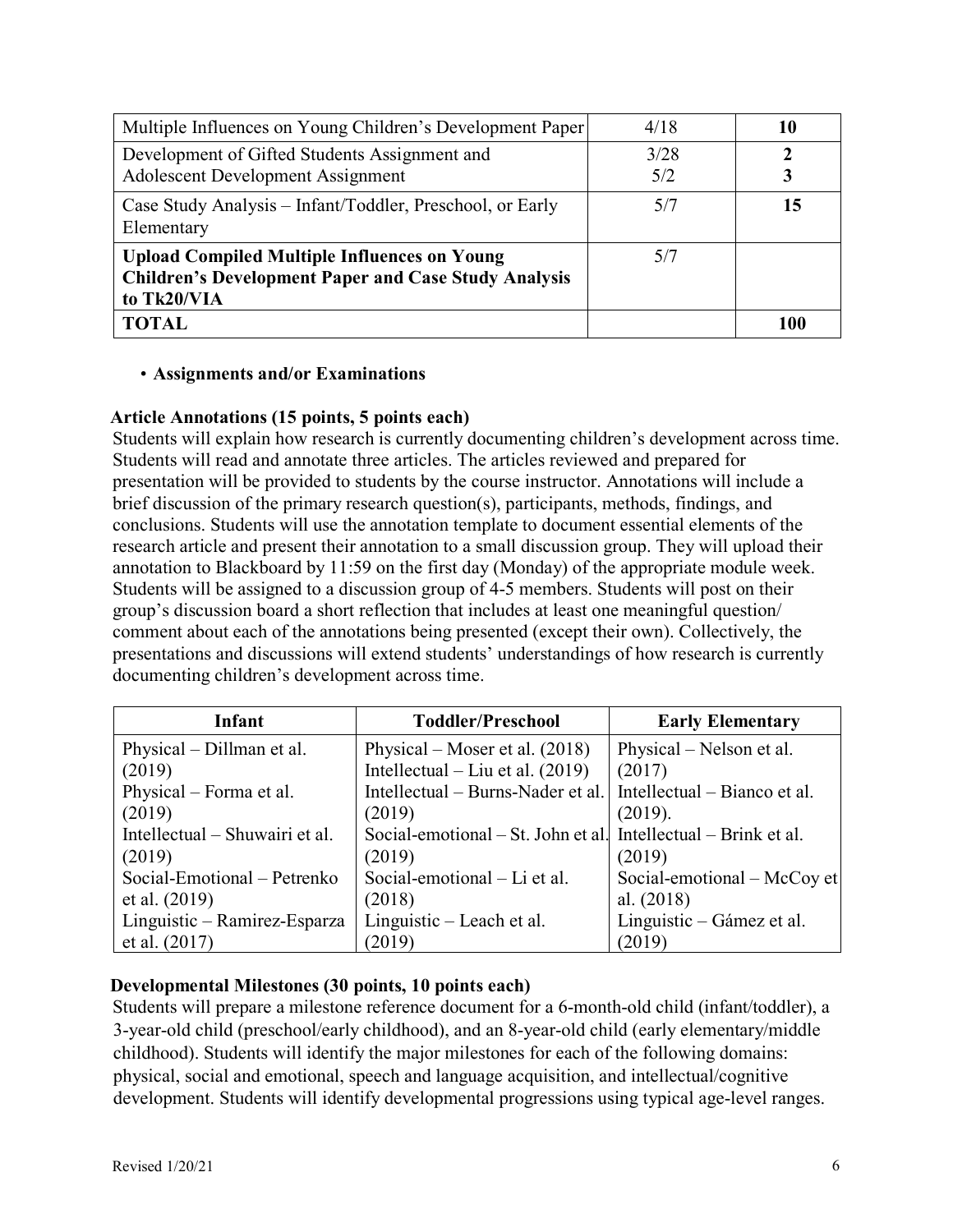Students will use the course text as the primary resource for this project. Other course resources and scholarly (peer reviewed) articles may also be used to enhance the milestones document. Students should see Blackboard for detailed instructions.

# **Development of Gifted Students and Adolescent Development Assignments (5 points)**

Using a popular film about adolescents, students will complete a brief written assignment that shows their understanding of the development of gifted students through adolescence, including developmental issues related to gifted education and the use of multiple criteria to identify gifted students (2 points, Module 9). They will use the same film about adolescents to complete a brief written assignment that demonstrates their understanding of adolescent development (3 points, Module 14).

# **Multiple Influences on Young Children's Development Paper (10 points)\***

Students will develop a five- to seven-page paper that describes how the following factors may impact child development and learning:

- Family/family structure
- Socioeconomic status
- Language and culture
- School
- Community

Students will use in-text citations from the textbook, class discussions, and at least three professional/peer-reviewed articles, book chapters, reports, etc. to support their discussions. Students will include a reference list in APA style.

# **Case Study Analysis\* (15 points)**

Students develop a ten-to twelve -page assignment on a video case study randomly assigned from one of three age groups: Infant/Toddler, Preschool, or Early Elementary. They will view the video and then write a paper that discusses the children's unique characteristics and needs and describes at least one developmental theory that supports their analysis of the video vignette.

- **Part A:** Students will describe the child's unique characteristics and needs in relation to relevant developmental milestones. They will cite specific examples observed in the video cases and support their assertions with current research from the course textbook and/or other course materials, which may be supplemented by information from external scholarly sources. They will discuss each of the following areas:
	- Physical development,
	- **Intellectual development,**
	- Social and emotional development, and
	- **Speech and language development.**
- **Part B:** For the case study analysis, students will also identify and discuss one major developmental theory that supports their analysis of the video vignette. These include psychodynamic theory (Freud), psychodynamic theory (Erikson), behaviorist theory (classical conditioning), behaviorist theory (operant conditioning), Piaget's constructive theory, Vygotsky's sociocultural theory, evolutionary theory, social learning theory,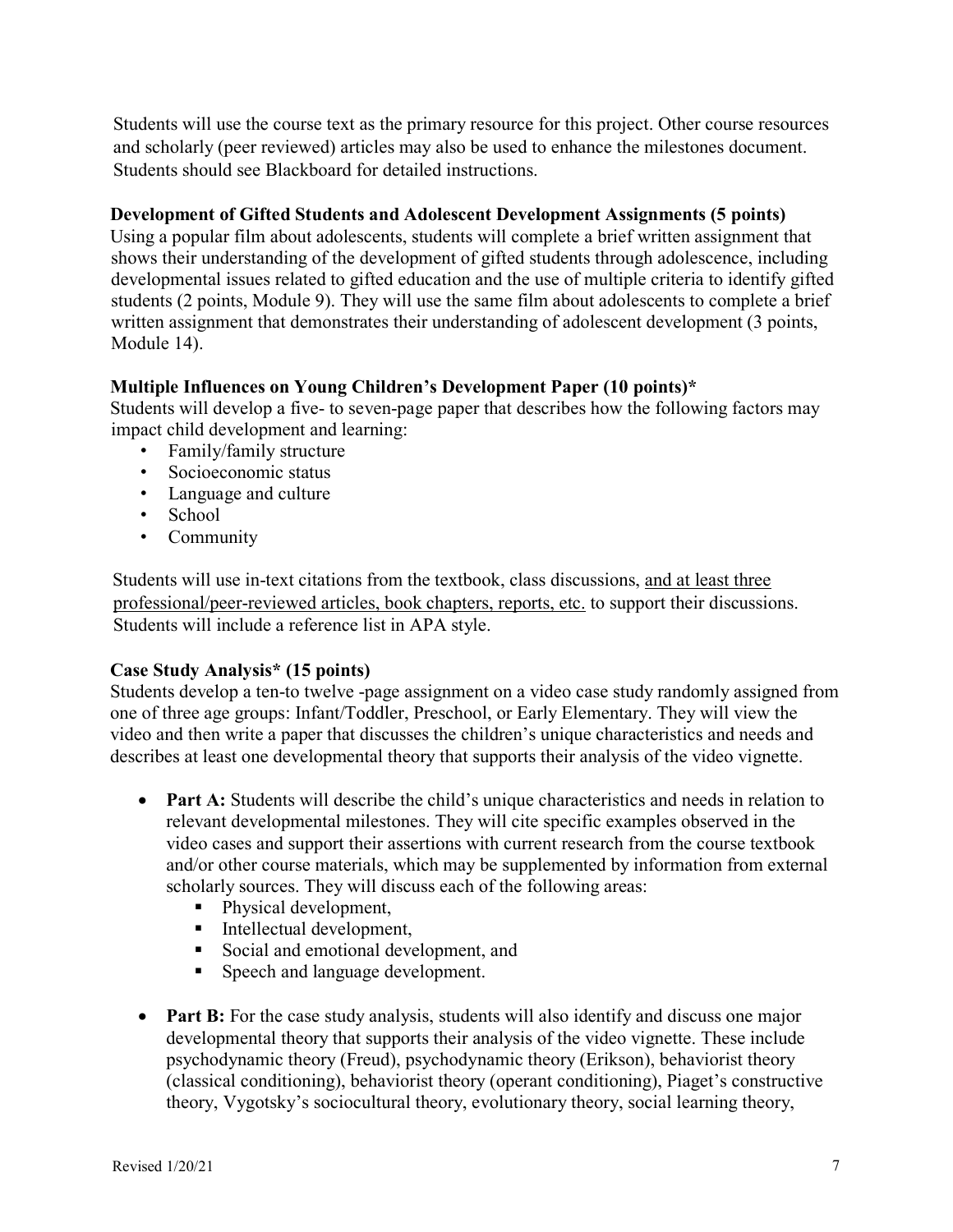information processing theory, and ecological systems theory. Students will respond to the following questions:

• What are the key tenets of the theory?

• How does the theoretical perspective provide insight into the case study analyzed? Students will use in-text citations and include a reference list formatted in APA style.

**\*Tk20/VIA Upload:** At the end of the semester students will consolidate the **Multiple Influences on Young Children's Development Paper** and the **Case Study Analysis** into one document and submit the consolidated document to Tk20/VIA through Blackboard.

#### • **Other Requirements**

#### **Attendance and Participation (25 points)**

Because active participation and engagement are imperative for optimal learning, preparation for and participation in online activities will be evaluated based on the following criteria:

- Students complete readings and online content as evidenced by their ability to discuss and write about the concepts presented and examined in the texts as well as participate fully in related activities.
- Students are actively involved in online learning experiences as evidenced by (a) participating in all activities, (b) engaging in small- and large-group discussions, (c) completing written work related to the activities, and (d) supporting the participation and learning of classmates.
- Students show evidence of critical reflective thinking through online discussions, activities, and written reflections.
- Students display professional dispositions at all times while interacting with the instructor and other students.
- Students complete participation activities across the semester that complement the scheduled course topic. Instructors will periodically collect artifacts from the activities. Students who actively engage in the learning experience will receive credit for their efforts. Graded participation activities are not announced and are implemented at the discretion of the instructor.
- Students submit an attendance and participation self-evaluation.

#### **Written Assignments**

All formal written assignments will be evaluated for content and presentation. The American Psychological Association, Seventh Edition (APA) style will be followed for all written work. All written work unless otherwise noted must be completed on a word processor and should be proofread carefully. (Use spell check!) If students are not confident of their own ability to catch errors, they should have another person proofread their work. When in doubt, they should check the APA manual. Students may consult the Writing Center for additional writing support. Students will do the following:

- 1. Present ideas in a clear, concise, and organized manner. (Avoid wordiness and redundancy.)
- 2. Develop points coherently, definitively, and thoroughly.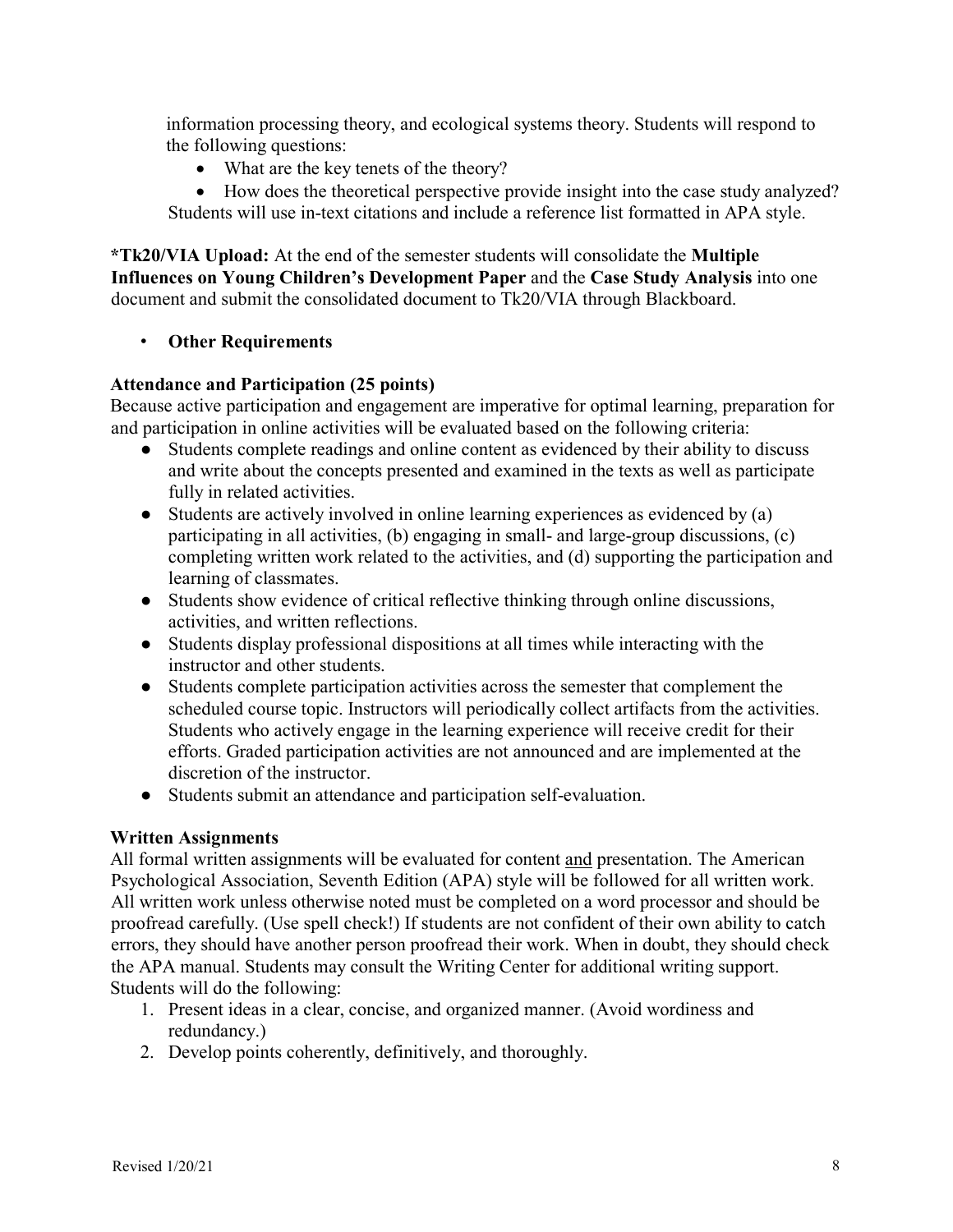- 3. Refer to appropriate authorities, studies, and examples to document where appropriate. (Avoid meaningless generalizations, unwarranted assumptions, and unsupported opinions.)
- 4. Use correct capitalization, punctuation, spelling, and grammar.
- 5. Type the paper with double spacing, indented paragraphs, 1-inch margins all around, and 12-point Times New Roman font.

# • **Grading**

 $A = 95-100$   $A = 90-94$   $B = 87-89$   $B = 80-86$   $C = 70-79$   $F = 70$ Incomplete (IN): This grade may be given to students who are passing a course but who may be unable to complete scheduled coursework for a cause beyond reasonable control.

All CEHD students are held to the university grading policies as described in the Academic Policies section of the current catalog, which can be accessed at http://catalog.gmu.edu. Those students seeking Virginia initial teaching licensure must earn a B- or better in all graduate licensure coursework.

#### **Professional Dispositions**

Students are expected to exhibit professional behaviors and dispositions at all times. See https://cehd.gmu.edu/students/policies-procedures/.

#### **Class Schedule**

| Module                          | <b>Topics</b>                                                                                                                                                   | <b>Assignments &amp; Readings Due</b> |
|---------------------------------|-----------------------------------------------------------------------------------------------------------------------------------------------------------------|---------------------------------------|
| <b>Module 1</b><br>Jan. 25 - 31 | Introductions                                                                                                                                                   | Lightfoot et al., Chapter 1           |
|                                 | <b>Syllabus and Assignments Review</b>                                                                                                                          |                                       |
|                                 | <b>Studying Human Development</b><br><b>Historical beliefs</b><br>Grand and modern theories of<br>٠<br>development<br>Methods to study development<br>$\bullet$ |                                       |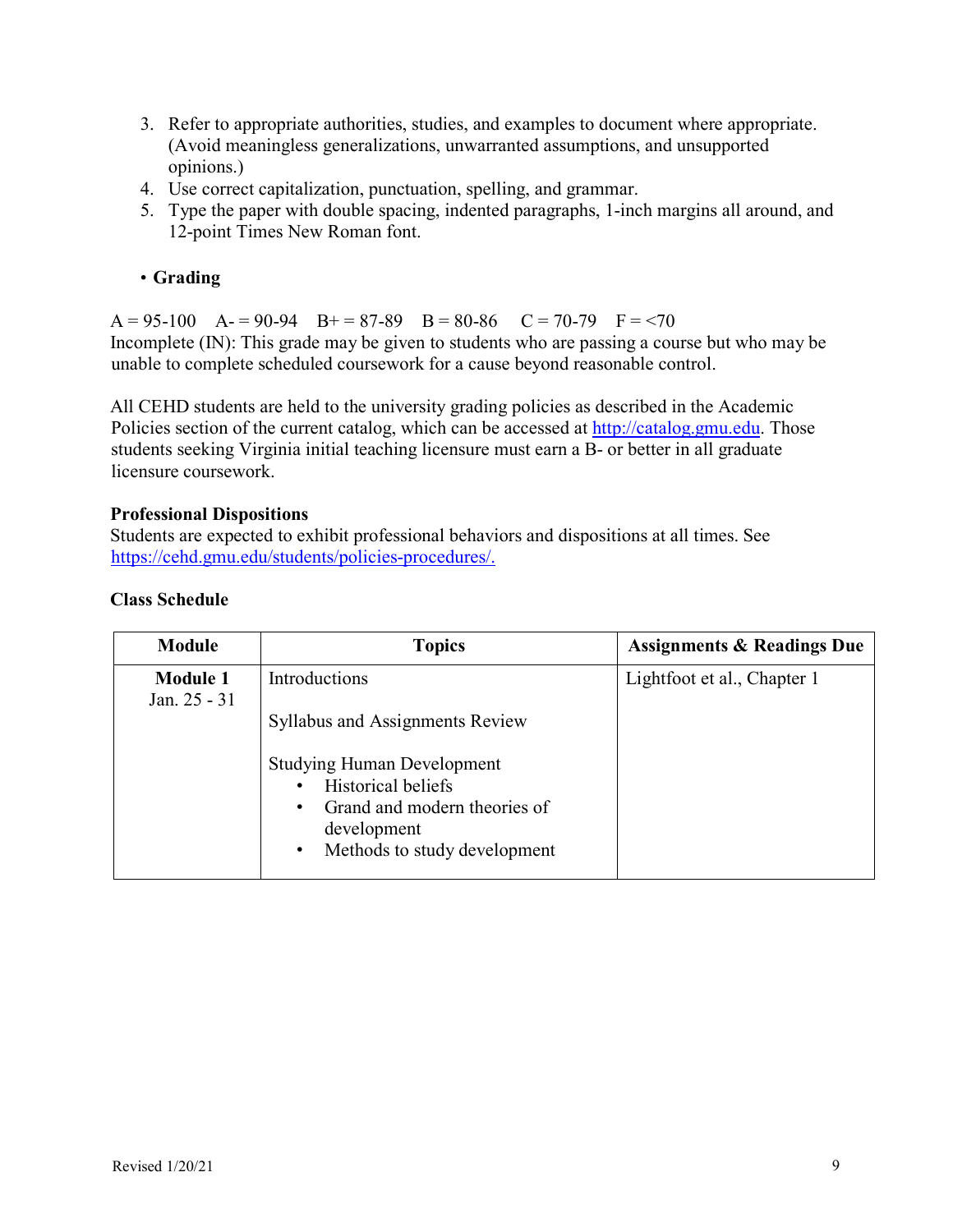| <b>Module 2</b><br>Feb. 1 - 7   | Biological and Cultural Foundations of<br>Development<br>Development in the context of culture<br>٠<br>Development in the context of family<br>٠<br>Biological/physical/medical factors<br>$\bullet$<br>that contribute to development<br>Prenatal Development and Birth<br>The prenatal period<br>٠<br>Maternal conditions and teratogens<br>Etiology of developmental disorders<br>٠<br>The newborn | Lightfoot et al., Chapters 2, 3<br><b>DEC Position Statement: Low</b><br>Birth Weight, Prematurity, and<br><b>Early Intervention</b><br>Due to Bb by $2/7 -$<br><b>Apply/Reflect essay</b>                                                                                   |
|---------------------------------|-------------------------------------------------------------------------------------------------------------------------------------------------------------------------------------------------------------------------------------------------------------------------------------------------------------------------------------------------------------------------------------------------------|------------------------------------------------------------------------------------------------------------------------------------------------------------------------------------------------------------------------------------------------------------------------------|
| <b>Module 3</b><br>Feb. 8 - 14  | Infancy: The First Three Months<br>Brain development<br>٠<br>Theories of early development<br>$\bullet$                                                                                                                                                                                                                                                                                               | Lightfoot et al., Chapter 4<br>Due to Bb by $2/14$ –<br><b>Apply/Reflect essay</b>                                                                                                                                                                                           |
| <b>Module 4</b><br>Feb. 15 - 21 | Infancy: Physical and Cognitive/Intellectual<br>Development<br>Physical growth and brain<br>development<br>Fine and gross motor development<br>٠<br>Cognitive/intellectual development<br>Attention and memory<br>٠<br>Selecting appropriate resources<br>٠                                                                                                                                           | Lightfoot et al., Chapter 5<br>Due to Bb by $2/15$ –<br><b>Presenters Article Annotation</b><br>1: Infant/Toddler (physical &<br>cognitive)<br>Due to Bb by $2/21 -$<br><b>Participants discussion posts</b>                                                                 |
| <b>Module 5</b><br>Feb. 22 - 28 | Infancy: Social and Emotional Development<br>Infant emotions<br>$\bullet$<br>Relationships<br>٠<br>Communication<br>Guide learning experiences                                                                                                                                                                                                                                                        | Lightfoot et al., Chapter 6<br>Due to Bb by $2/28$ –<br><b>Apply/Reflect essay</b><br>Due to Bb by $2/22 -$<br><b>Presenters Article Annotation</b><br>1: Infant/Toddler<br>(social-emotional & linguistic)<br>Due to Bb by $2/28$ –<br><b>Participants Discussion posts</b> |
| <b>Module 6</b><br>Mar. 1 - 7   | Early Childhood: Speech and Language<br>Acquisition<br>Phonological, semantic, grammar, and<br>pragmatic development<br>Theories of language acquisition<br>٠                                                                                                                                                                                                                                         | Lightfoot et al., Chapter 7<br>Due to Bb by $3/7$ –<br><b>Developmental Milestones:</b><br><b>Infant/Toddlers</b>                                                                                                                                                            |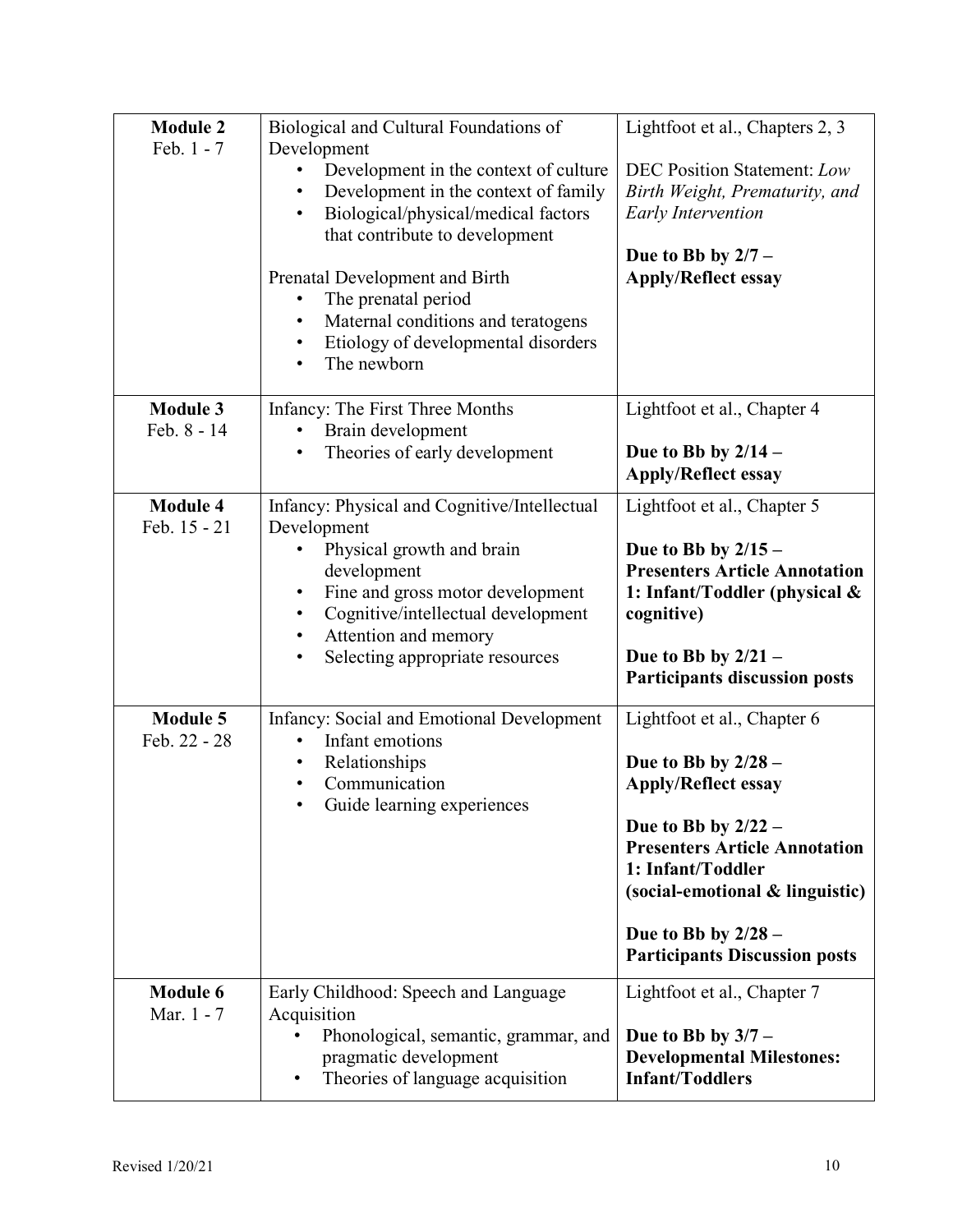| <b>Module 7</b><br>Mar. 8 - 14  | Early Childhood: Physical and<br>Cognitive/Intellectual Development<br>Theories of development<br>Physical growth and health<br>$\bullet$<br>Fine and gross motor development<br>Cognitive/intellectual development,<br>$\bullet$<br>including students with<br>disabilities/disorders and those who<br>are gifted                  | Lightfoot et al., Chapter 8<br>Due to Bb by 3/14-<br><b>Apply/Reflect essay</b><br><b>NAGC Position Statement:</b><br>Redefining Giftedness for a<br>New Century: Shifting the<br>Paradigm<br>Due to Bb by $3/8$ –<br><b>Presenters Article Annotation</b><br>2: Preschool / Early Childhood<br>(physical & cognitive)<br>Due to Bb by $3/14$ –<br><b>Participants Discussion posts</b> |
|---------------------------------|-------------------------------------------------------------------------------------------------------------------------------------------------------------------------------------------------------------------------------------------------------------------------------------------------------------------------------------|-----------------------------------------------------------------------------------------------------------------------------------------------------------------------------------------------------------------------------------------------------------------------------------------------------------------------------------------------------------------------------------------|
| <b>Module 8</b><br>Mar. 15 - 21 | Early Childhood: Social and Emotional<br>Development<br>Identity and moral development<br>Developmentally appropriate<br>$\bullet$<br>expectations for self-regulation and<br>behavior<br>Nurturing social and emotional<br>$\bullet$<br>development, including children<br>with disabilities/disorders and<br>those who are gifted | Lightfoot et al., Chapter 9<br><b>NAGC Position Statement:</b><br>Nurturing Social and<br><b>Emotional Development of</b><br>Gifted Children<br>Due to Bb by $3/15$ – Presenters<br><b>Article Annotation</b><br>2: Preschool / Early Childhood<br>(social-emotional & linguistic)<br>Due to Bb by $3/21$ –<br><b>Participants Discussion posts</b>                                     |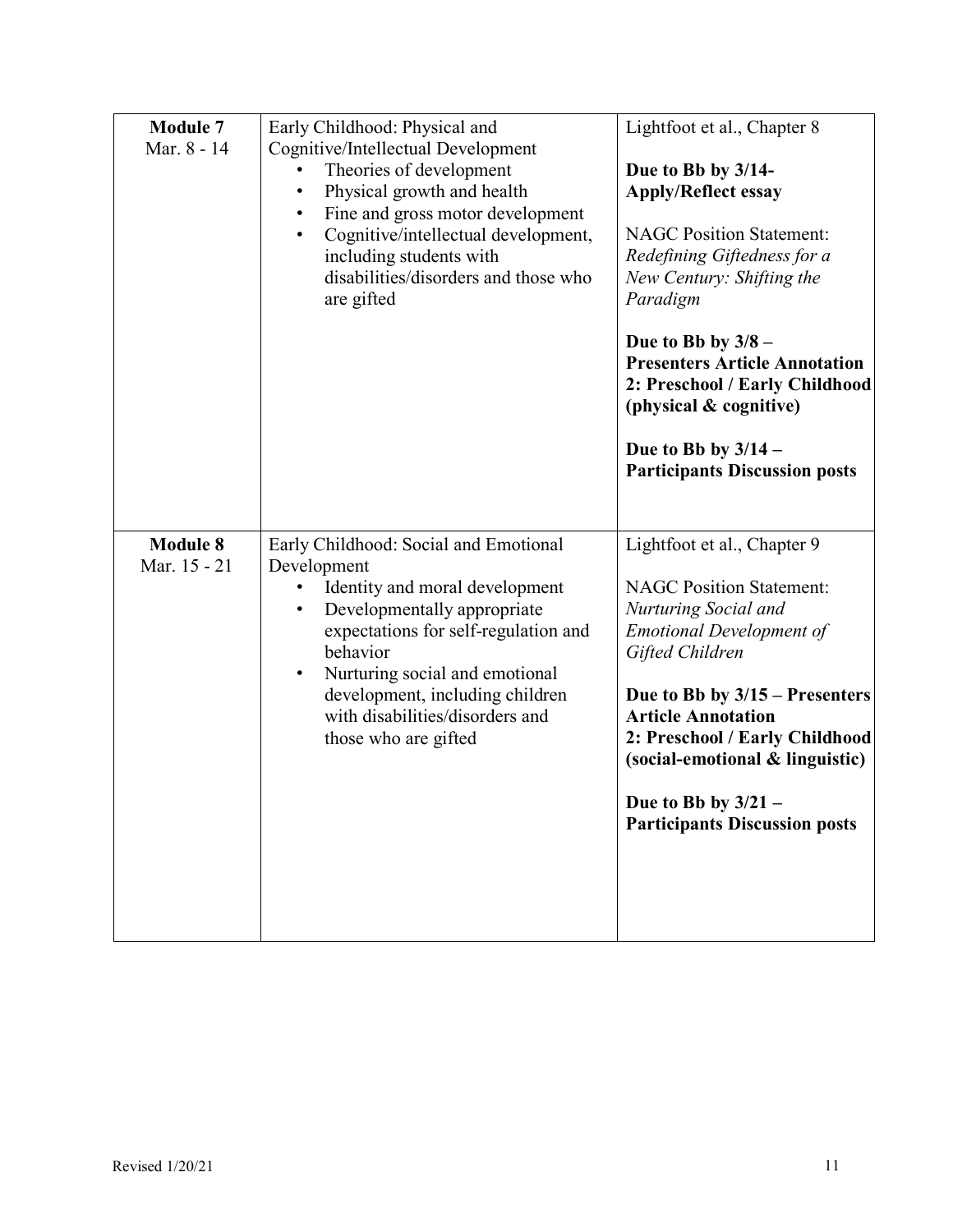| <b>Module 9</b><br>Mar. 22 - 28      | Applying Development to Learning<br>Experiences<br>Meeting the needs of culturally,<br>linguistically, and socioeconomically<br>diverse and ability-diverse children<br>and their families<br>Selecting culturally and linguistically<br>$\bullet$<br>appropriate resources<br>Guiding learning experiences and<br>$\bullet$<br>making them meaningful to students,<br>including students with<br>developmental disabilities/disorders<br>and those who are gifted | <b>NAEYC Position Statement:</b><br>Developmentally Appropriate<br>Practice in Early Childhood<br>Programs Serving Children<br>From Birth Through Age 8<br>Due to Bb by $3/28$ –<br>Development of gifted students<br>assignment<br>Due to Bb by $3/28$ –<br><b>Developmental Milestones:</b><br><b>Preschool/Early Childhood</b> |  |
|--------------------------------------|--------------------------------------------------------------------------------------------------------------------------------------------------------------------------------------------------------------------------------------------------------------------------------------------------------------------------------------------------------------------------------------------------------------------------------------------------------------------|-----------------------------------------------------------------------------------------------------------------------------------------------------------------------------------------------------------------------------------------------------------------------------------------------------------------------------------|--|
| <b>Module 10</b><br>Mar. 29 – Apr. 4 | Family, Cultural, and Community Contexts of<br>Development<br>Parenting and development<br>Communities and culture influence on<br>development<br>The role of media on early<br>$\bullet$<br>development                                                                                                                                                                                                                                                           | Lightfoot et al., Chapter 10<br>Due to Bb by $4/4$ –<br><b>Apply/Reflect essay</b>                                                                                                                                                                                                                                                |  |
| <b>Module 11</b><br>Apr. 5 - 11      | Middle Childhood: School as a Context for<br>Development<br>School readiness<br>Addressing developmental<br>disabilities/disorders, giftedness, and<br>developmental differences in schools                                                                                                                                                                                                                                                                        | Lightfoot et al., Chapter 12<br>Due to Bb by $4/11 -$<br><b>Apply/Reflect essay</b>                                                                                                                                                                                                                                               |  |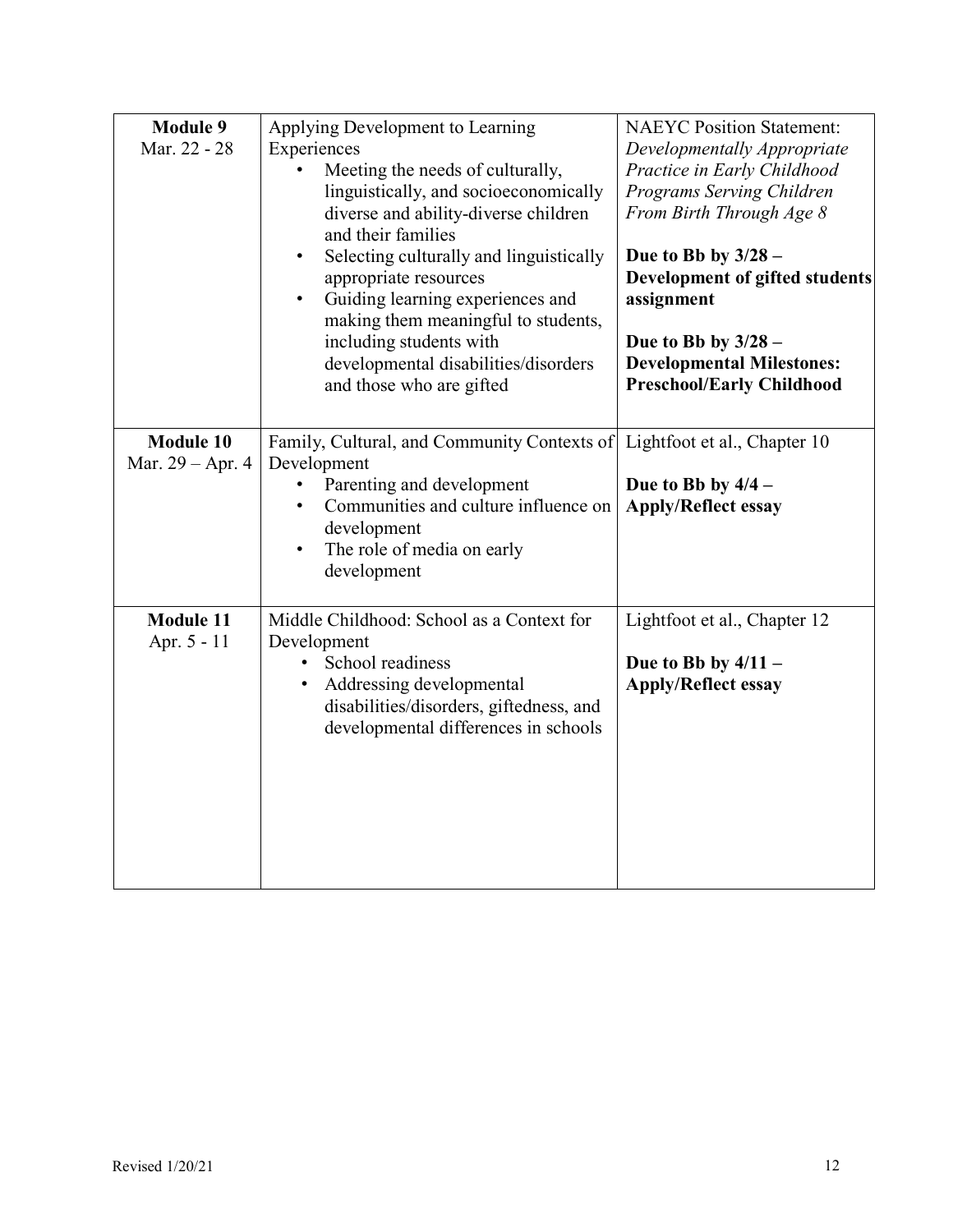| Module 12<br>Apr. 12 - 18             | Middle Childhood: Physical and<br>Cognitive/Intellectual Development<br>Theories of development<br>$\bullet$<br>Individual differences, including<br>$\bullet$<br>disabilities/disorders and giftedness<br>Using multiple criteria to identify<br>$\bullet$<br>gifted students, including measuring<br>IQ               | Lightfoot et al., Chapter 11<br><b>NAGC Position Statement:</b><br>Identifying and Serving<br>Culturally and Linguistically<br>Diverse Gifted Students<br>Due to Bb by $4/12 -$<br><b>Presenters Article Annotation</b><br>3: Early Elementary/Middle<br>Childhood (physical &<br>cognitive)<br>Due to Bb by $4/18$ –<br><b>Participants discussion posts</b><br>Due to Bb by $4/18$ – Multiple<br><b>Influences on Young</b><br><b>Children's Development</b> |
|---------------------------------------|-------------------------------------------------------------------------------------------------------------------------------------------------------------------------------------------------------------------------------------------------------------------------------------------------------------------------|----------------------------------------------------------------------------------------------------------------------------------------------------------------------------------------------------------------------------------------------------------------------------------------------------------------------------------------------------------------------------------------------------------------------------------------------------------------|
| <b>Module 13</b><br>Apr. 19 - 25      | Middle Childhood: Social & Emotional<br>Development<br>Theories of development<br>٠<br>Moral development<br>$\bullet$<br>Parental and peer influence<br>$\bullet$                                                                                                                                                       | Paper<br>Lightfoot et al., Chapter 13<br>Due to Bb by $4/25 -$<br><b>Apply/Reflect essay</b><br>Due to Bb by $4/19$ –<br><b>Presenters Article Annotation</b><br>3: Early Elementary/Middle<br><b>Childhood</b> (social-emotional<br>& linguistic)<br>Due to Bb by $4/25 -$<br><b>Participants discussion posts</b>                                                                                                                                            |
| <b>Module 14</b><br>Apr. $26 - May 2$ | Adolescence: Physical and<br>Cognitive/Intellectual Development<br>Theories of development<br>Puberty and physical development<br>$\bullet$<br>Moral development<br>$\bullet$<br>Adolescence: Social and Emotional<br>Development<br>Regulating emotions<br>٠<br>Parent and peer relationships<br>$\bullet$<br>Identity | Lightfoot et al., Chapters 14, 15<br>Due to Bb by $5/2$ –<br><b>Developmental Milestones:</b><br><b>Early Elementary/Middle</b><br><b>Childhood</b><br>Due to Bb by $5/2$ – Adolescent<br><b>Development Assignment</b>                                                                                                                                                                                                                                        |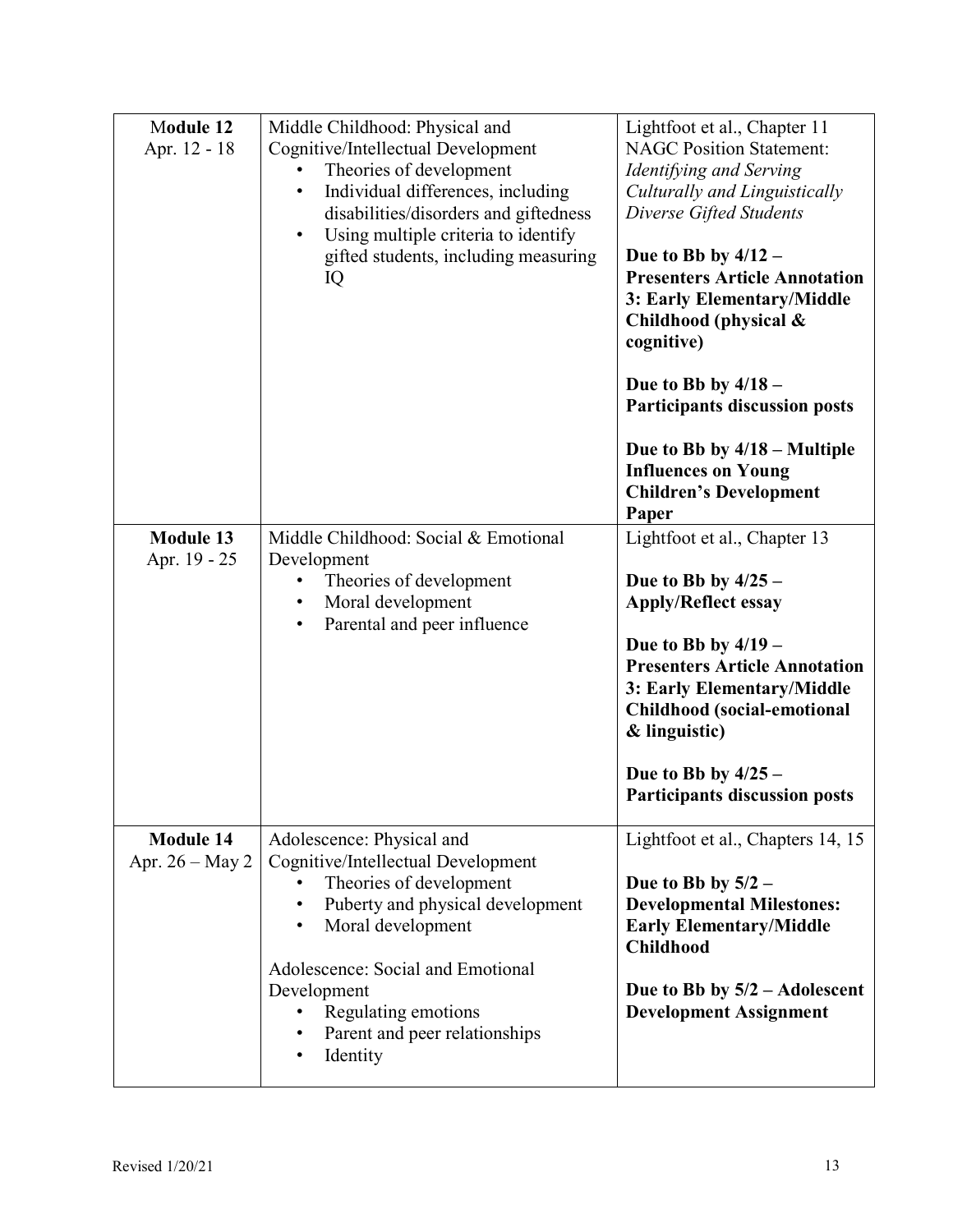| <b>Module 15</b><br>May $3-7$ | Wrapping up the course               | Due to Bb by $5/7 - Case$<br><b>Study Analysis</b>                                                                         |
|-------------------------------|--------------------------------------|----------------------------------------------------------------------------------------------------------------------------|
|                               | NB: This module is only 5 days long. | Due to TK20/VIA by $5/7$ –<br><b>Consolidated Multiple</b><br><b>Influences and Case Study</b><br><b>Analysis Document</b> |
|                               |                                      | Course evaluation                                                                                                          |
|                               |                                      | Last day to submit late<br>assignments                                                                                     |

Note: Faculty reserves the right to alter the schedule as necessary, with notification to students.

#### **Core Values Commitment**

The College of Education and Human Development is committed to collaboration, ethical leadership, innovation, research-based practice, and social justice. Students are expected to adhere to these principles: http://cehd.gmu.edu/values/.

# **GMU Policies and Resources for Students**

#### *Policies*

- Students must adhere to the guidelines of the Mason Honor Code (see https://catalog.gmu.edu/policies/honor-code-system/).
- Students must follow the university policy for Responsible Use of Computing (see https://universitypolicy.gmu.edu/policies/responsible-use-of-computing/).
- Students are responsible for the content of university communications sent to their Mason email account and are required to activate their account and check it regularly. All communication from the university, college, school, and program will be sent to students **solely** through their Mason email account.
- Students with disabilities who seek accommodations in a course must be registered with George Mason University Disability Services. Approved accommodations will begin at the time the written letter from Disability Services is received by the instructor (see http://ds.gmu.edu/).
- Students must follow the university policy stating that all sound emitting devices shall be silenced during class unless otherwise authorized by the instructor.

#### *Campus Resources*

- Support for submission of assignments to Tk20/VIA should be directed to tk20help@gmu.edu or https://cehd.gmu.edu/aero/tk20. Questions or concerns regarding use of Blackboard should be directed to https://its.gmu.edu/knowledgebase/blackboardinstructional-technology-support-forstudents/.
- For information on student support resources on campus, see https://ctfe.gmu.edu/teaching/student-support-resources-on-campus.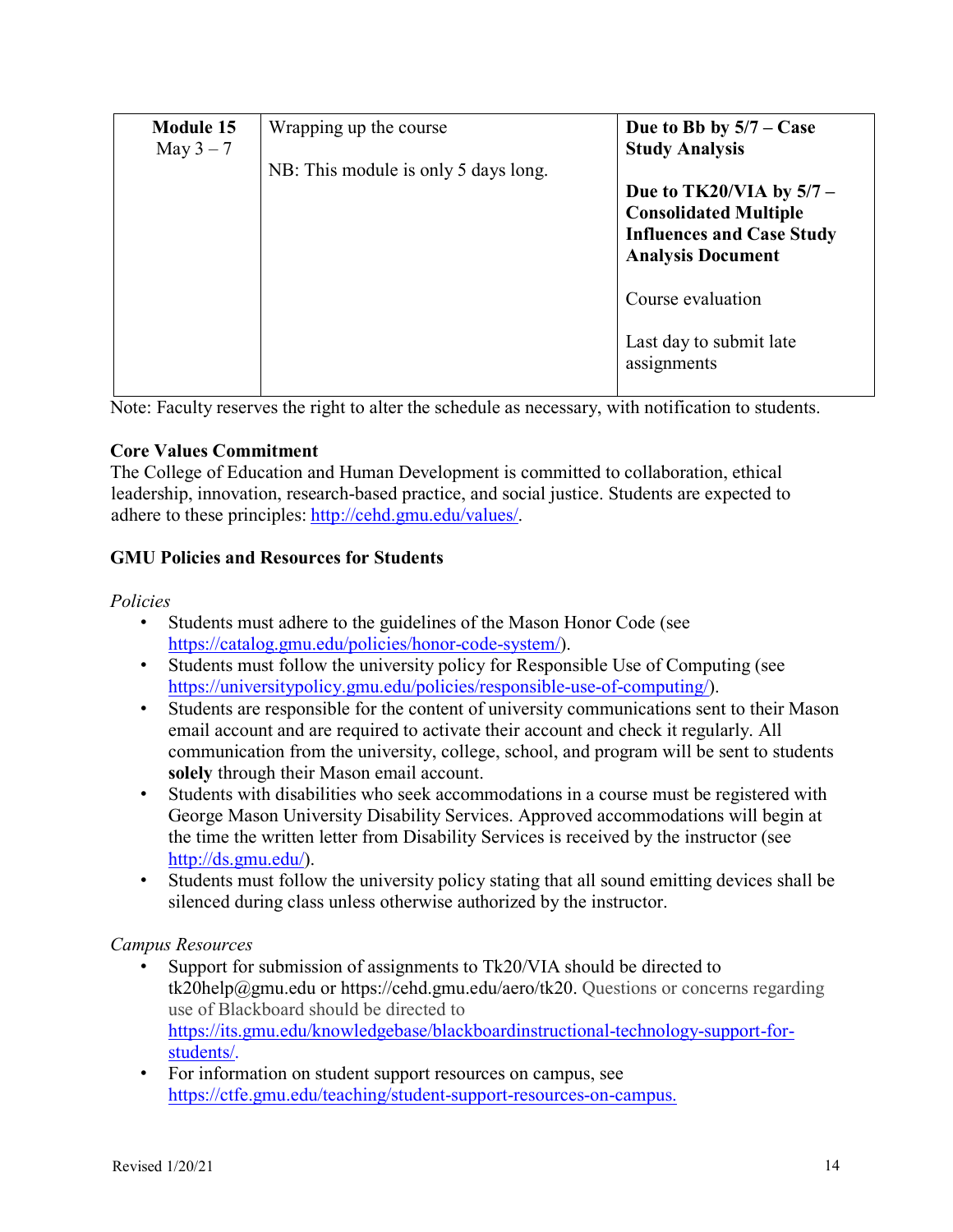**Notice of mandatory reporting of sexual assault, interpersonal violence, and stalking:** As a faculty member, I am designated as a "Responsible Employee," and must report all disclosures of sexual assault, interpersonal violence, and stalking to Mason's Title IX Coordinator per University Policy 1202. If you wish to speak with someone confidentially, please contact one of Mason's confidential resources, such as Student Support and Advocacy Center (SSAC) at 703380-1434 or Counseling and Psychological Services (CAPS) at 703-993-2380. You may also seek assistance from Mason's Title IX Coordinator by calling 703-993-8730, or emailing titleix@gmu.edu.

**For additional information on the College of Education and Human Development, please visit our website: http://cehd.gmu.edu.**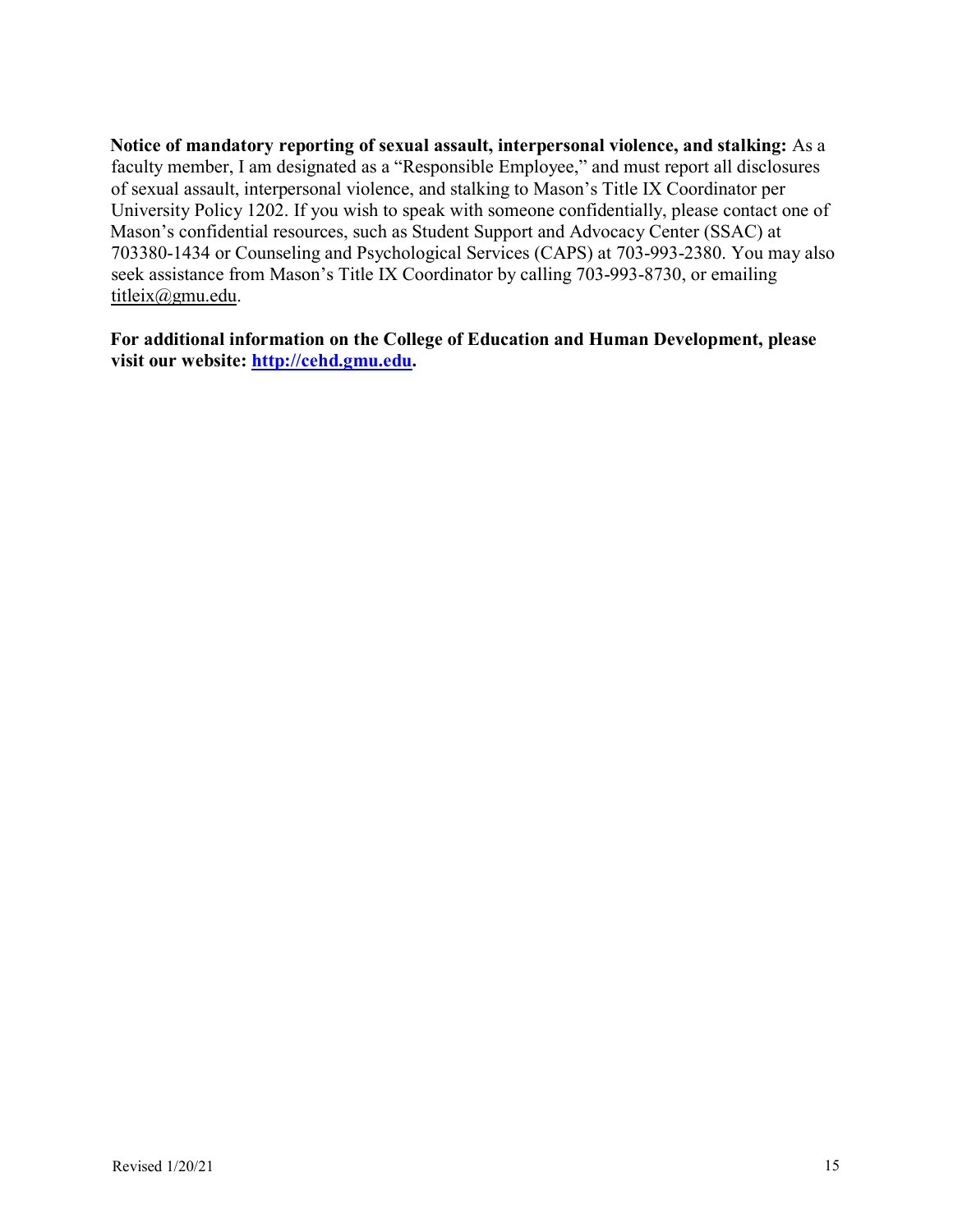# **Evaluation Guides**

| <b>Multiple Influences on Young Children's Development</b> |                   |                         |                     |                      |
|------------------------------------------------------------|-------------------|-------------------------|---------------------|----------------------|
|                                                            | <b>Exceeds</b>    | <b>Meets</b>            | <b>Approaches</b>   | <b>Does Not Meet</b> |
| <b>CEC 1.1</b>                                             | Student           | Student discussed       | Student attempted   | Student did not      |
| Understand                                                 | provided          | socio-cultural          | to describe         | Show                 |
| how language,                                              | discussion that   | contexts that influence | multiple influences | knowledge of         |
| culture, and                                               | met expectations  | a child's development   | that may impact     | the multiple         |
| family                                                     | and reflected     | and learning,           | children's          | influences that      |
| background                                                 | complex           | including family,       | development and     | may impact           |
| influence the                                              | understanding of  | socioeconomic status,   | learning.           | children's           |
| learning of                                                | the interaction   | language, culture,      | However, student    | development          |
| individuals with                                           | between           | school, and             | did not accurately  | and learning.        |
| exceptionalities                                           | children's        | community.              | discuss             |                      |
|                                                            | social-cultural   |                         | influencers on      |                      |
| <b>NAEYC1b</b>                                             | context and their |                         | children's          |                      |
| Knowing and                                                | individual        |                         | development.        |                      |
| understanding                                              | learning and      |                         |                     |                      |
| the multiple                                               | developmental     |                         |                     |                      |
| influences on                                              | variations.       |                         |                     |                      |
| development                                                |                   |                         |                     |                      |
| and learning                                               |                   |                         |                     |                      |
|                                                            |                   |                         |                     |                      |